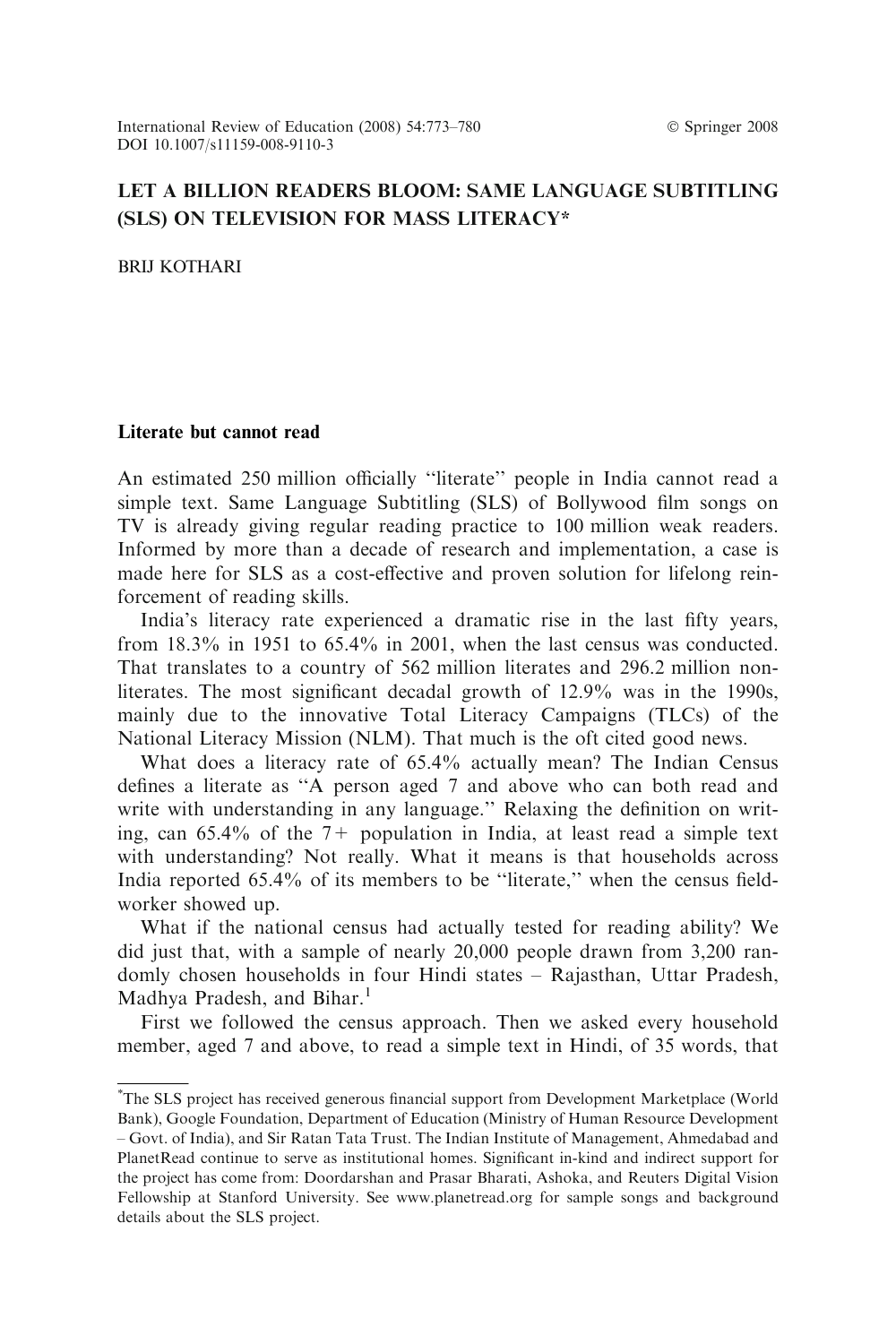a student in class two might be expected to read. Those who could read it correctly, at their own pace, were classified as readers. Those who could read only parts of it, took recourse to sounding syllables before putting words together, or even demonstrated rudimentary alphabetic knowledge, were classified as ''budding-readers.'' Budding, because, given the right conditions, they could bloom remarkably well into functional or fluent readers. The rest were classified as non-readers, those who could not read at all.

The census approach gave us a literacy rate of 68.7% in the sample. The reading test, in sharp contrast, resulted in 26% readers, 27% budding-readers and 47% non-readers. Even if one were to club the readers and buddingreaders, at best 53% could be considered to be readers. The census method, thus, led to an overestimation of the literacy rate, in the Hindi states, by 16%. It also masked the fact that over half the so-called ''literate'' population are actually budding-literate.

Taking the liberty to project nationally, if only for perspective and not precision, India's  $7+$  population of 858 million in 2001 can be estimated to have had approximately 246 million readers, 249 million budding-readers, and 363 million non-readers.<sup>2</sup> Our estimate is supported by the NRS  $(2006)$  $(2006)$ finding that there are 581 million literates nationally but only 222 million readers of newspapers and magazines – 110 million in rural and 112 million in urban India. In large measure that is because around 250 million so-called ''literates'' in India cannot read functionally.

India, like most low literacy countries, has a massive number of buddingreaders, who are passed off as ''literates'' in the census. Policy pressures, both internal and external, are to raise the literacy rate. While national policies focus on transitioning the masses of illiterates to a budding literacy stage, they tend to stop there, not least because this achieves the purpose of permanently adding numbers to the ranks of the ''literate.'' Although there are national efforts for literacy skill improvement beyond the budding stage, they tend to remain programmatic and short-term interventions that are unable to reach the majority of budding literates. There is little in educational policy that remotely approaches the scale of the challenge of transitioning 250 million budding readers to functional reading ability as a lifelong intervention.

Primary education may be seen as a long-term solution for achieving both a high literacy rate and functional reading abilities among the ''literate.'' But at current levels of quality in primary education, the latter goal is likely to remain elusive for some time. For sure, primary schooling is a major contributor to the literacy rate. In Hindi states, we found that 90% children, who completed first grade, were immediately reported as literate by their families even though most could not read functionally. With net enrolment in primary schooling at a respectable 92%, primary schooling is a sure shot contributor to the literacy rate. But to what extent is it imparting functional reading skills?

Primary schooling actually results in a large number of budding literates who never quite make it to functional ability. ASER ([2007](#page-6-0)) finds that,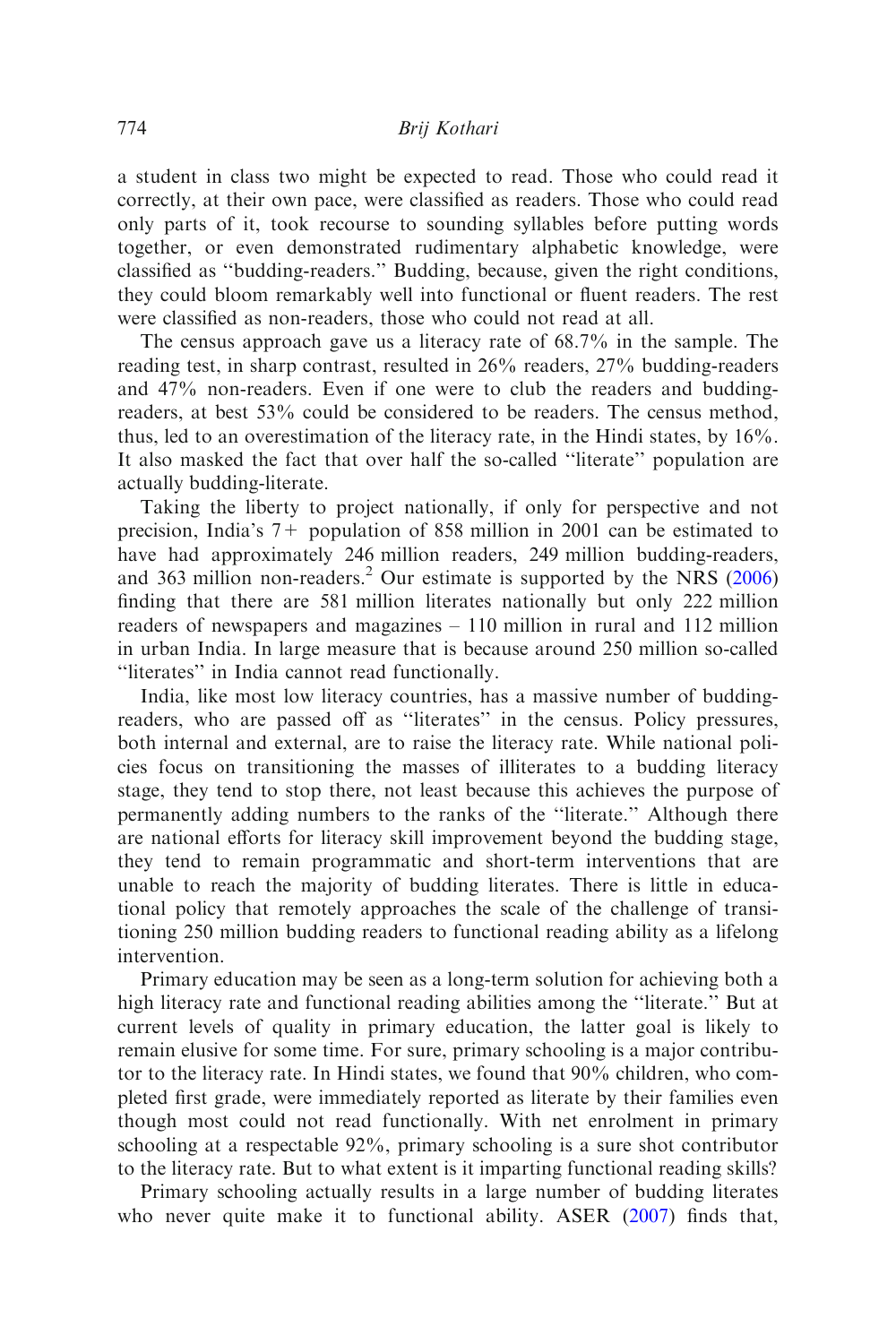nationally, 33.6% students in classes 3–5 were unable to read at a very basic level. Our own research in Hindi states echoes this. We found that, among adults with a class five education, 26% could not read at all, 62% could not read a simple paragraph at second grade level, although, they demonstrated budding abilities, and only 12% could read a simple text comfortably.

National literacy efforts and the formal educational system both continue to add efficiently to the budding reader population. But neither system, as we have argued, addresses the challenge of transitioning large numbers of budding readers to a functional reading level.

Same Language Subtitling was thus born in a policy vacuum of lifelong strategies for budding readers. SLS aims to make reading an integral part of the everyday life of all so-called ''literate'' people, especially the 250 million or so ''literates'' who quite possibly cannot yet read the day's newspaper headlines. Two out of three budding literates, or 166 million, are in rural areas. The sheer numbers imply that it cannot be done effectively without the help of mass media, and one medium that can truly claim national reach is television.

### Television access in India

There are 112 million TV homes in India (NRS [2006](#page-6-0)). With a conservative average of five viewers to a TV set, that's around 600 million viewers with direct access to TV. Although the proportion with access to TV is far higher in urban areas, there are 340 million viewers in rural areas as compared to 260 million in urban areas. These numbers continue to increase and do not include viewers with indirect access. A significant proportion of TV viewers are budding readers or non-readers. Our survey of rural areas in the Hindi states found that 43% of TV viewers are budding readers and 34% nonreaders. Hence, television in India already reaches anywhere from 200 to 250 million budding readers and an equal number of non-readers. This should dispel any suggestion that non-literates and early-literates do not have access to TV. Many do.

## Same Language Subtitling (SLS)

Now visualise 600 million TV viewers consuming, with great passion, a daily staple of Bollywood-style film songs, in every major language. Film song content on TV is as old as TV itself in India. Imagine a simple change one day. Every film song just happens to be shown with the song lyrics at the bottom of the screen, word for word in the ''same'' language as the audio. What you hear is what you read – a Hindi song with Hindi lyrics, a Telugu song with Telugu lyrics, and so on in every language. Every on-screen word is highlighted in perfect timing with its expression in the audio. This in essence is SLS, a deceptively simple change that seemingly amounts to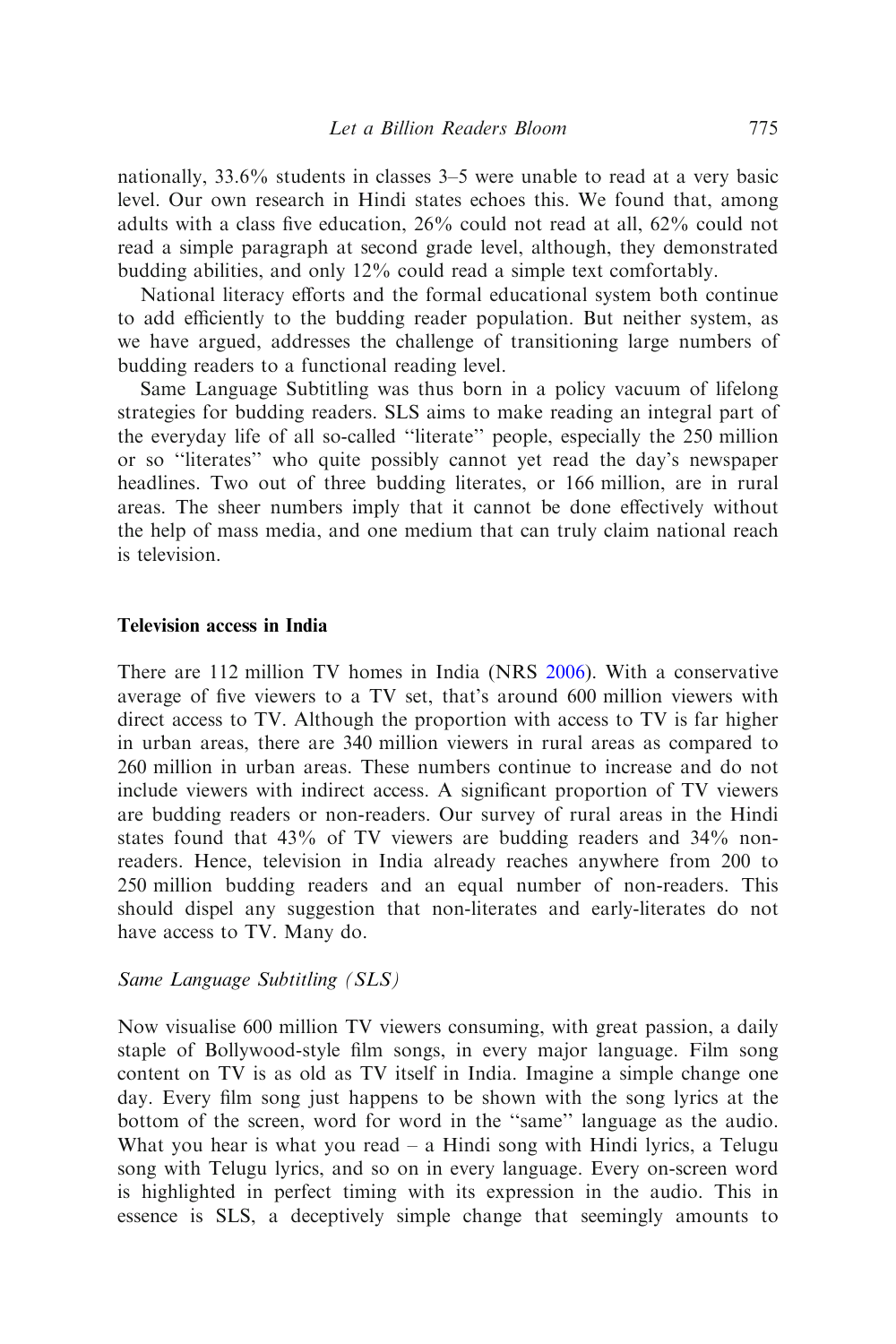nothing. But it has the colossal power to invite 600 million TV viewers in India to read along subconsciously, incidentally, and automatically.

SLS is essentially, Karaoke unleashed on the airwaves and not confined only to bars for the entertainment of the literate. Can SLS turn on regular reading for 600 million viewers, especially the budding literate? Would viewers accept and even like this simple change? Would SLS lead to reading skill improvement? Would it spawn, for example, more newspaper reading?

#### Reading is inescapable

After in-depth eye-tracking research, d'Ydewalle et al. ([1991\)](#page-6-0) came up with a simple but powerful conclusion, that reading of on-screen subtitles is *auto*matic and this automatic reading does not require prior experience or habit formation with subtitles. In their experiment, subtitles were shown in the same language as the audio. If the subtitles are there, they will be read and simultaneously processed with the audio in a complementary manner. More recently, Jensema et al. ([2000\)](#page-6-0) used similar eye-tracking methods with deaf and hearing adults, essentially confirming d'Ydewalle's important conclusion. Closed-Captioning (a form of SLS) turns television engagement from a dominantly picture viewing to a dominantly reading activity. These studies were done with Roman script subtitling in English among subjects who were already functionally literate.

### Impact of SLS on budding readers

Three of our studies have consistently shown that exposure to SLS results in improved reading skills. The first evidence came from a controlled experiment with primary school children from disadvantaged backgrounds, in Ahmedabad (Kothari et al. [2002](#page-6-0)). The experimental group that saw songs with SLS evinced greater improvement in decoding ability than the first control group that saw the same songs without subtitles or the second control group that saw no songs at all. The improvement, as expected with limited SLS exposure, was incremental but, more importantly, consistent and statistically significant.

The second study implemented SLS on TV for the first time. SLS was simply added to an existing weekly 30-min programme of Gujarati film songs – Chitrageet – telecast all over Gujarat state. Gujarat, thereby, became the first Indian state and the first site anywhere in the world where SLS was implemented expressly for the purpose of promoting mass literacy in the first language. The results were consistent with those found in the earlier school experiment with children. Exposure to SLS on TV, only for 30 min per week over a six-month period, led to measurable improvement in reading skills among adults (Kothari et al. [2004\)](#page-6-0). It also became increasingly clear that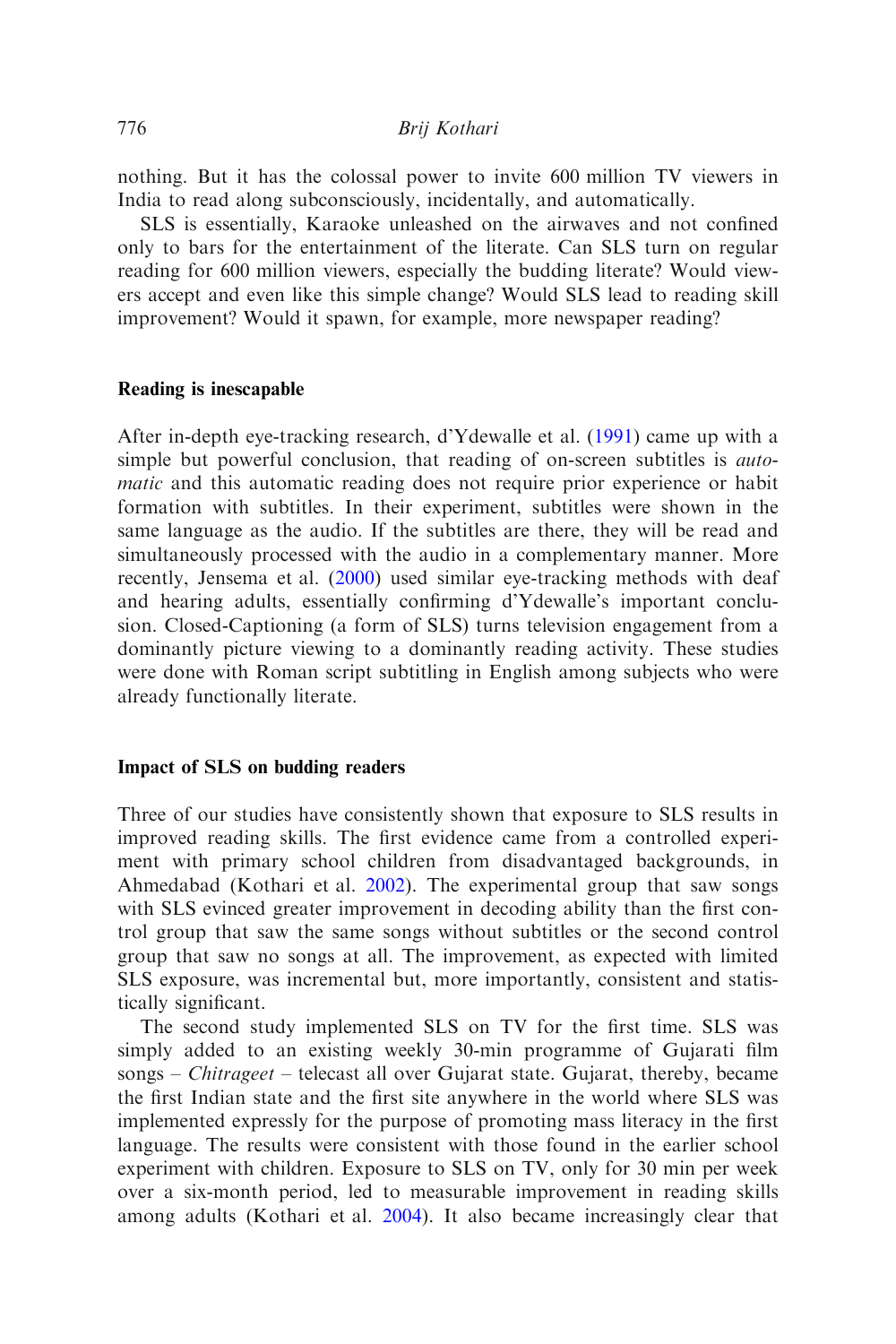SLS was not a magic bullet that could cause dramatic improvement in reading abilities in a short time-frame of six months, but had the potential, over time, to transition millions of budding readers to functional reading.

In 2002 we began our most comprehensive longitudinal study that continues till now. We added SLS on Rangoli, a nationally telecast programme of Hindi film songs. A baseline of the reading skills of a randomly drawn sample of 13,000 budding-readers and non-readers was commissioned in 2002 to Nielsen's ORG-CSR. This was followed by two impact studies by the same agency – in 2003, a year later, and in 2007, nearly five years later. The reading skills of the same sample were re-measured by the exact same battery of reading tests. Our analysis contrasts those who were regularly exposed to SLS, because they liked to watch Rangoli (experimental or SLS-group), and others who had TV but rarely watched Rangoli (control or no-SLS group).<sup>3</sup>

We looked at the impact of SLS on school children who were illiterate in 2002, when SLS began on Rangoli. Purely from schooling, without any exposure to SLS, we found that 24% children became good readers after 5 years of schooling. But in the group of school children that was exposed to SLS regularly, at most 30 min a week over five years, 56% became good readers.

In the no-SLS group 25% children remained illiterate even after 5 years of schooling. While in the SLS group 12% remained illiterate. Thus, exposure to SLS more than doubled the percentage of children who became good readers and halved the percentage of children who remained illiterate. Essentially, a child who acquires in school reading skills that are simultaneously practiced at home, becomes a much better reader.

The impact of SLS on children was also found in adult illiterates, albeit, less pronounced. After five years, while only 3% illiterate adults became good readers in the no-SLS group, in the SLS group, 12% became good readers. In the no-SLS group, 83% non-reading adults remained completely illiterate. But in the SLS group, a smaller percentage of adults, 68%, remained completely illiterate.

At the time of the baseline, among adults who self-reported to be literate, 33.7% read a newspaper, at least once a week. This went up to 70% in the SLS-group but to only 42% in the no-SLS group. Among adults who selfreported to be illiterate at baseline, newspaper reading, at least once a week, went up from 1.1% to 22.7%, with SLS exposure. But without SLS exposure, it went up to only 7.5%. Exposure to SLS, thus, leads to better reading skills and encourages other forms of print engagement.

# SLS is popular

SLS enhances the entertainment value of song-based programmes on TV. We found that SLS raises the ratings by 10–15%. Over 90% of viewers like SLS, not specifically because it gives them reading practice, but because it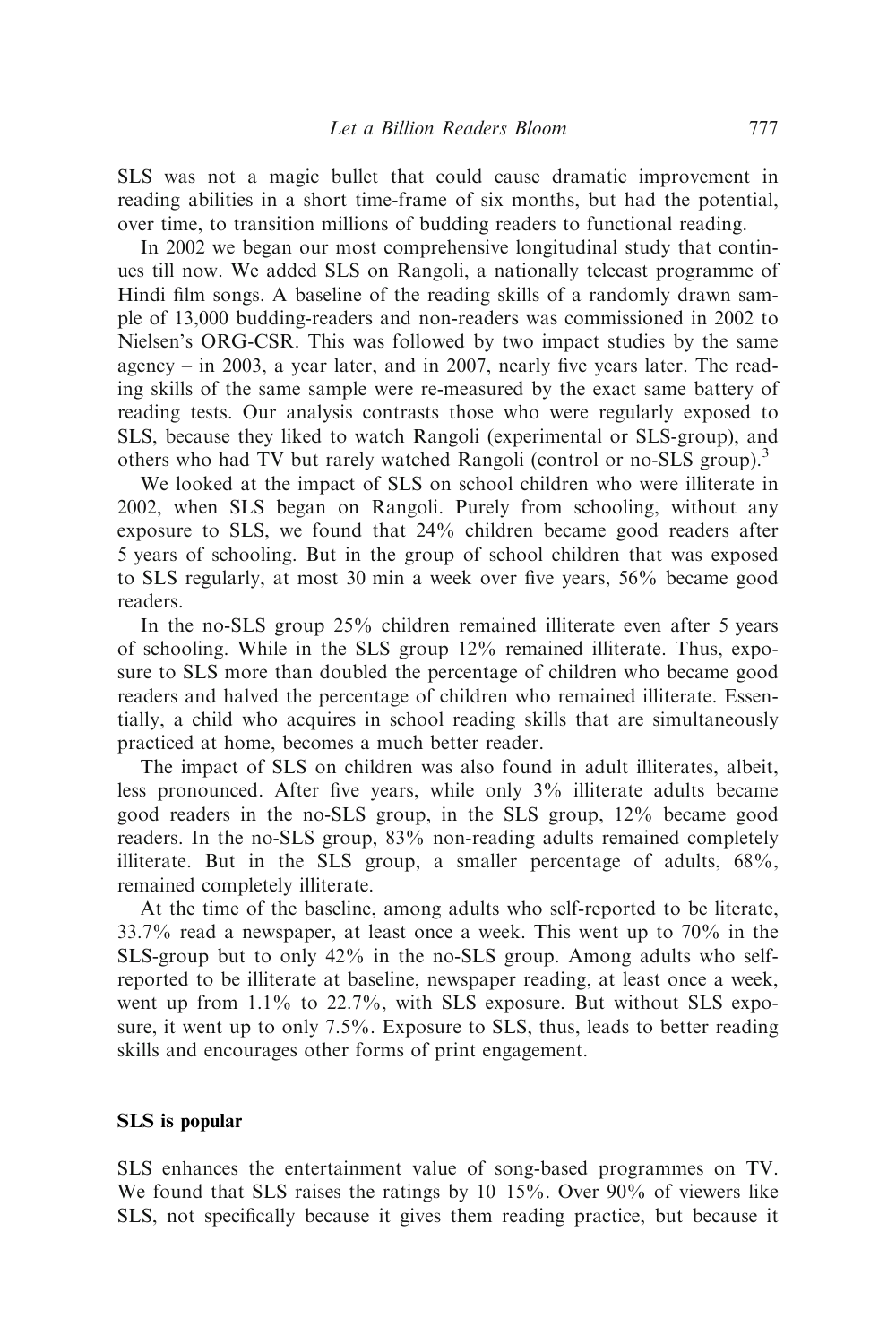allows for singing along, knowing and writing down song lyrics, and clarifying words in songs that they were unsure of. Thus, reading improvement for most viewers is a subconscious process and a by-product of entertainment. Motivation to practice reading is guaranteed because of the motivation people have for Bollwood songs. Importantly, frustration levels do not build up during reading along with songs, since the ''answer'' to how a word is sounded, is immediately there in the audio. Text-sound associations are strengthened without one's conscious knowledge. With repeated SLS exposure, even a budding reader finds that he/she can actually read with greater ease (see Kothari et al. [2004](#page-6-0) for qualitative testimonials).

# Conclusion

The impact of SLS is strongest when reading skills picked up in class are inevitably and concurrently practised at home. Up to now SLS has been implemented on 10 existing film song programmes in India, in as many languages and states. This is giving regular reading practice to at least 200 million people in their native language, over half of them, budding literates. But with only one 30-min programme a week in a given language, that may or may not be watched, exposure is severely limited. But it can be ramped up easily, especially since SLS costs so little.

In India, because of the large number of viewers in most major languages, every US dollar spent on SLS, can deliver on average, 30 min of weekly reading practice to approximately 1,000 people, for one whole year. That is, reading for \$0.001 per person per year. Therefore, ramping up exposure in all languages, one might assume, is a simple policy matter. Our experience shows otherwise.

SLS addresses a big gap in the educational system, that of potentially making readers out of 250 million ''literates'' who cannot read. The solution is proven, through research. It costs a song. Viewers like it, overwhelmingly. It even serves to make media accessible among the deaf. Some of the nation's highest policy makers, in broadcast and education, have supported SLS in project mode. Nevertheless, after 11 years of building, what we believe is a compelling case, the SLS project struggles and continues to survive in project mode. As projects go, it has been fortunate to keep afloat with the help of donors. Its horizon for survival, however, has typically not extended beyond one year.

Still, we believe that the project is inching towards becoming policy. SLS as policy would require that every song telecast by Doordarshan, the nation's public service broadcaster, is shown with SLS. Prasar Bharati, the policy making arm of broadcasting in India, has already permitted SLS on several Doordarshan programmes. But the SLS project remains saddled with the responsibility of finding the funds for SLS operations.<sup>4</sup>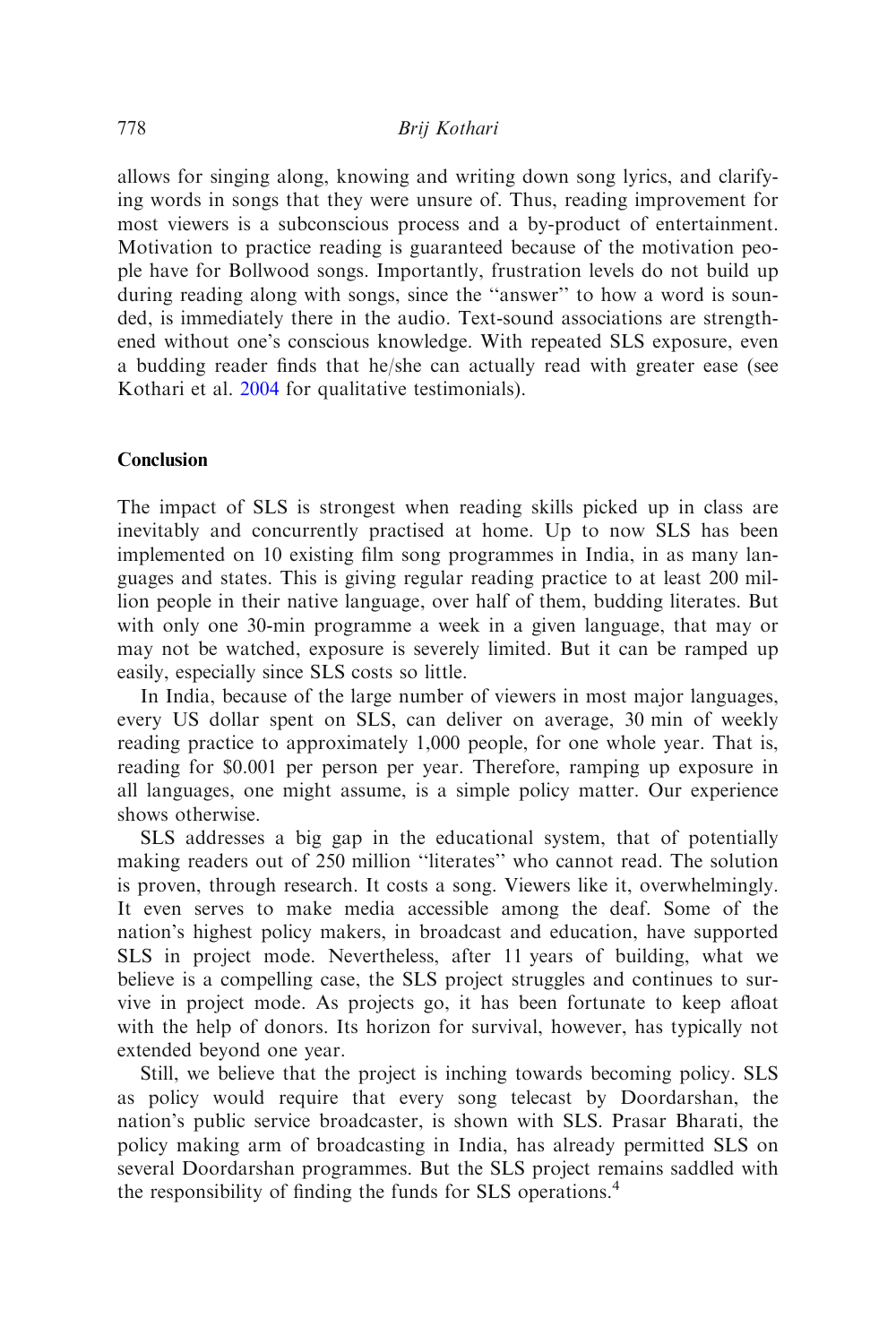<span id="page-6-0"></span>Perhaps, what is standing in the way of 250 million budding readers from blooming, is not an idea or funds. It is bold policy-making.

#### **Notes**

- 1. Sampling and data collection were conducted independently by Nielsen's ORG-Centre for Social Research in September 2002. Dr. Tathagata Bandyopadhyay and the author conducted the analysis.
- 2. These estimates have taken the findings of the study in the Hindi states, projected them nationally, and then adjusted by considering 10% non-readers to be earlyreaders and 10% early-readers to be good readers. Some adjustment is necessary since one expects a higher proportion of good and early-readers in many non-Hindi states, especially in the south.
- 3. This study is being written up. We share only key findings here.
- 4. The National Literacy Mission (NLM) recently funded one year of SLS on five TV programmes.

#### References

Annual Survey of Education Report (ASER). 2007. Available at [http://pratham.org/](http://pratham.org/aser07/ASER07.pdf) [aser07/ASER07.pdf.](http://pratham.org/aser07/ASER07.pdf) Accessed on 29 January 2008.

d'Ydewalle, Géry, Caroline Praet, Karl Verfaillie, and Johan Van Rensbergen. 1991. Watching Subtitled Television: Automatic Reading Behavior. Communication Research 18(5): 650–666.

Jensema, Carl J., Sameh El Sharkawy, Ramalinga Sarma Danturthi, Robert Burch, and David Hsu. 2000. Eye Movement Patterns of Captioned Television Viewers. American Annals of the Deaf 145(3): 275–285.

Kothari, Brij, Avinash Pandey, and Amita Chudgar. 2004. Reading Out of the ''Idiot Box'': Same-Language Subtitling on Television in India. Information Technologies and International Development 2(1): 23–44.

Kothari, Brij, Joe Takeda, Ashok Joshi, and Avinash Pandey. 2002. Same Language Subtitling: A Butterfly for Literacy?. International Journal of Lifelong Education 21(1): 55–66.

National Readership Study. 2006. National Readership Studies Council (NRSC). Mumbai. Available at [http://www.auditbureau.org/nrspress06.htm.](http://www.auditbureau.org/nrspress06.htm) Accessed on 29 January 2008.

## The author

Brij Kothari is an Adjunct Professor at the Indian Institute of Management, Ahmedabad, the President of PlanetRead, and an Ashoka Fellow. He and his team have innovated, researched, and nationally implemented Same Language Subtitling in India for mass literacy. The SLS project has received awards from the Tech Museum of